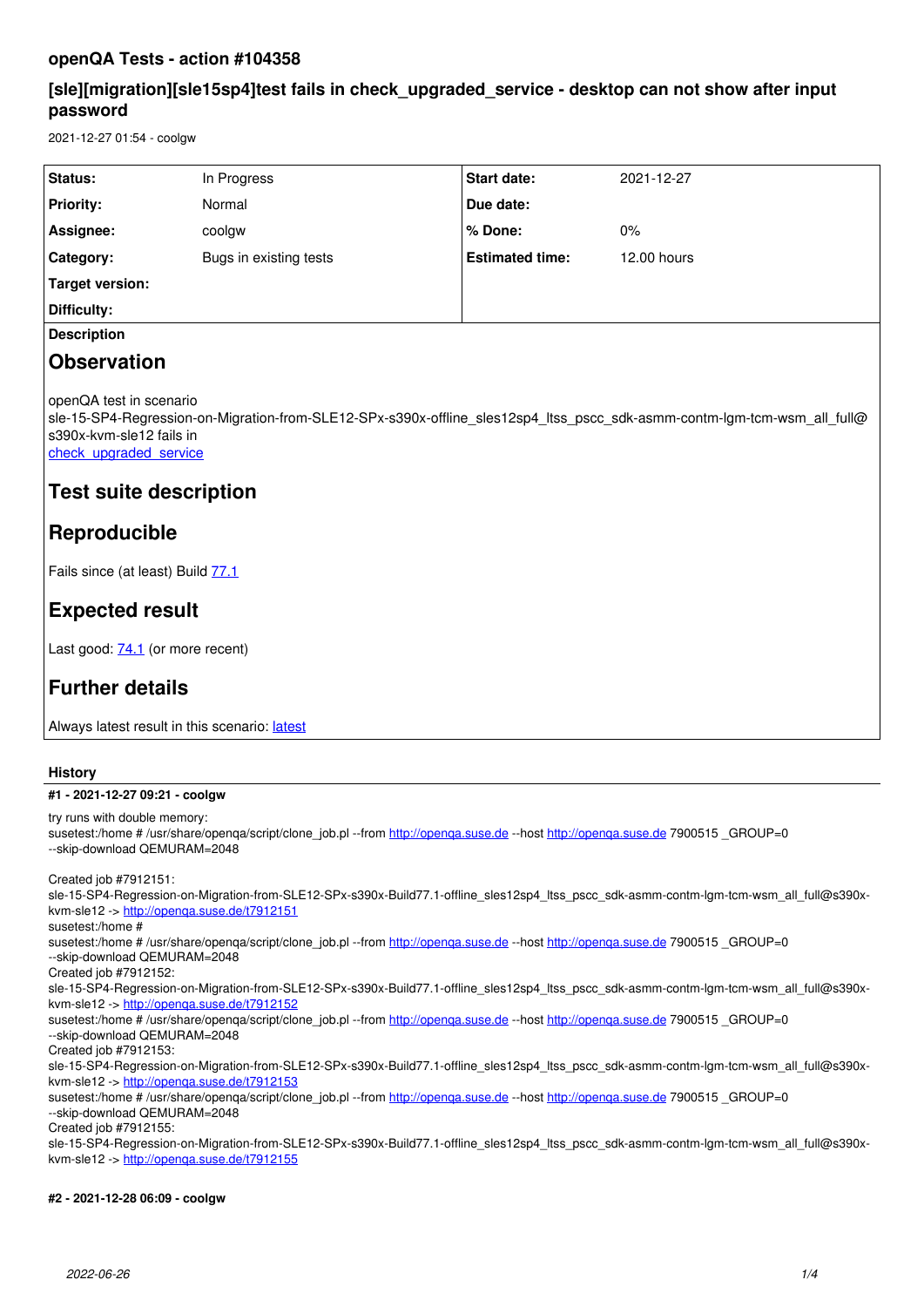myclone<https://openqa.suse.de/tests/7911947>desktop\_not\_show 10 QEMURAM=2048 Created job #7915974: sle-15-SP4-Regression-on-Migration-from-SLE12-SPx-s390x-Build78.1-offline\_sles12sp4\_ltss\_pscc\_sdk-asmm-contm-lgm-tcm-wsm\_all\_full@s390xkvm-sle12 -><https://openqa.suse.de/t7915974> Created job #7915975: sle-15-SP4-Regression-on-Migration-from-SLE12-SPx-s390x-Build78.1-offline\_sles12sp4\_ltss\_pscc\_sdk-asmm-contm-lgm-tcm-wsm\_all\_full@s390xkvm-sle12 -><https://openqa.suse.de/t7915975> Created job #7915976: sle-15-SP4-Regression-on-Migration-from-SLE12-SPx-s390x-Build78.1-offline\_sles12sp4\_ltss\_pscc\_sdk-asmm-contm-lgm-tcm-wsm\_all\_full@s390xkvm-sle12 -><https://openqa.suse.de/t7915976> Created job #7915977: sle-15-SP4-Regression-on-Migration-from-SLE12-SPx-s390x-Build78.1-offline\_sles12sp4\_ltss\_pscc\_sdk-asmm-contm-lgm-tcm-wsm\_all\_full@s390xkvm-sle12 -><https://openqa.suse.de/t7915977> Created job #7915978: sle-15-SP4-Regression-on-Migration-from-SLE12-SPx-s390x-Build78.1-offline\_sles12sp4\_ltss\_pscc\_sdk-asmm-contm-lgm-tcm-wsm\_all\_full@s390xkvm-sle12 -><https://openqa.suse.de/t7915978> Created job #7915979: sle-15-SP4-Regression-on-Migration-from-SLE12-SPx-s390x-Build78.1-offline\_sles12sp4\_ltss\_pscc\_sdk-asmm-contm-lgm-tcm-wsm\_all\_full@s390xkvm-sle12 -><https://openqa.suse.de/t7915979> Created job #7915980: sle-15-SP4-Regression-on-Migration-from-SLE12-SPx-s390x-Build78.1-offline\_sles12sp4\_ltss\_pscc\_sdk-asmm-contm-lgm-tcm-wsm\_all\_full@s390xkvm-sle12 -><https://openqa.suse.de/t7915980> Created job #7915982: sle-15-SP4-Regression-on-Migration-from-SLE12-SPx-s390x-Build78.1-offline\_sles12sp4\_ltss\_pscc\_sdk-asmm-contm-lgm-tcm-wsm\_all\_full@s390xkvm-sle12 -><https://openqa.suse.de/t7915982> Created job #7915983: sle-15-SP4-Regression-on-Migration-from-SLE12-SPx-s390x-Build78.1-offline\_sles12sp4\_ltss\_pscc\_sdk-asmm-contm-lgm-tcm-wsm\_all\_full@s390xkvm-sle12 -><https://openqa.suse.de/t7915983> Created job #7915984: sle-15-SP4-Regression-on-Migration-from-SLE12-SPx-s390x-Build78.1-offline\_sles12sp4\_ltss\_pscc\_sdk-asmm-contm-lgm-tcm-wsm\_all\_full@s390xkvm-sle12 -><https://openqa.suse.de/t7915984>

### **#3 - 2021-12-28 08:07 - leli**

*- Estimated time set to 12.00 h*

## **#4 - 2021-12-28 10:21 - coolgw**

https://openga.suse.de/tests/overview?build=desktop\_not\_show\_investigation

#### **#5 - 2021-12-29 00:49 - coolgw**

another two failed show after increase memory [https://openqa.suse.de/tests/7915974#step/check\\_upgraded\\_service/56](https://openqa.suse.de/tests/7915974#step/check_upgraded_service/56) [https://openqa.suse.de/tests/7915975#step/check\\_upgraded\\_service/55](https://openqa.suse.de/tests/7915975#step/check_upgraded_service/55)

#### **#6 - 2022-01-05 06:28 - coolgw**

*- Status changed from New to In Progress*

#### **#7 - 2022-01-22 00:04 - openqa\_review**

This is an autogenerated message for openQA integration by the openqa\_review script:

This bug is still referenced in a failing openQA test: offline sles12sp4\_ltss\_pscc\_sdk-asmm-contm-lgm-tcm-wsm\_all\_full <https://openqa.suse.de/tests/8001462>

To prevent further reminder comments one of the following options should be followed:

- 1. The test scenario is fixed by applying the bug fix to the tested product or the test is adjusted
- 2. The openQA job group is moved to "Released" or "EOL" (End-of-Life)
- 3. The bugref in the openQA scenario is removed or replaced, e.g. label:wontfix:boo1234

#### **#8 - 2022-01-25 09:38 - coolgw**

#### Add debug code:

susetest:~ # openqa-clone-custom-git-refspec <https://github.com/coolgw/os-autoinst-distri-opensuse/tree/2022-01-20-uploadlog> <http://openqa.suse.de/tests/7954877>MAX\_JOB\_TIME=61600

#### Created job #8025671:

sle-15-SP4-Regression-on-Migration-from-SLE12-SPx-s390x-Build79.1-offline\_sles12sp4\_ltss\_pscc\_sdk-asmm-contm-lgm-tcm-wsm\_all\_full@s390xkvm-sle12 -><http://openqa.suse.de/t8025671>

#### **#9 - 2022-01-26 12:31 - coolgw**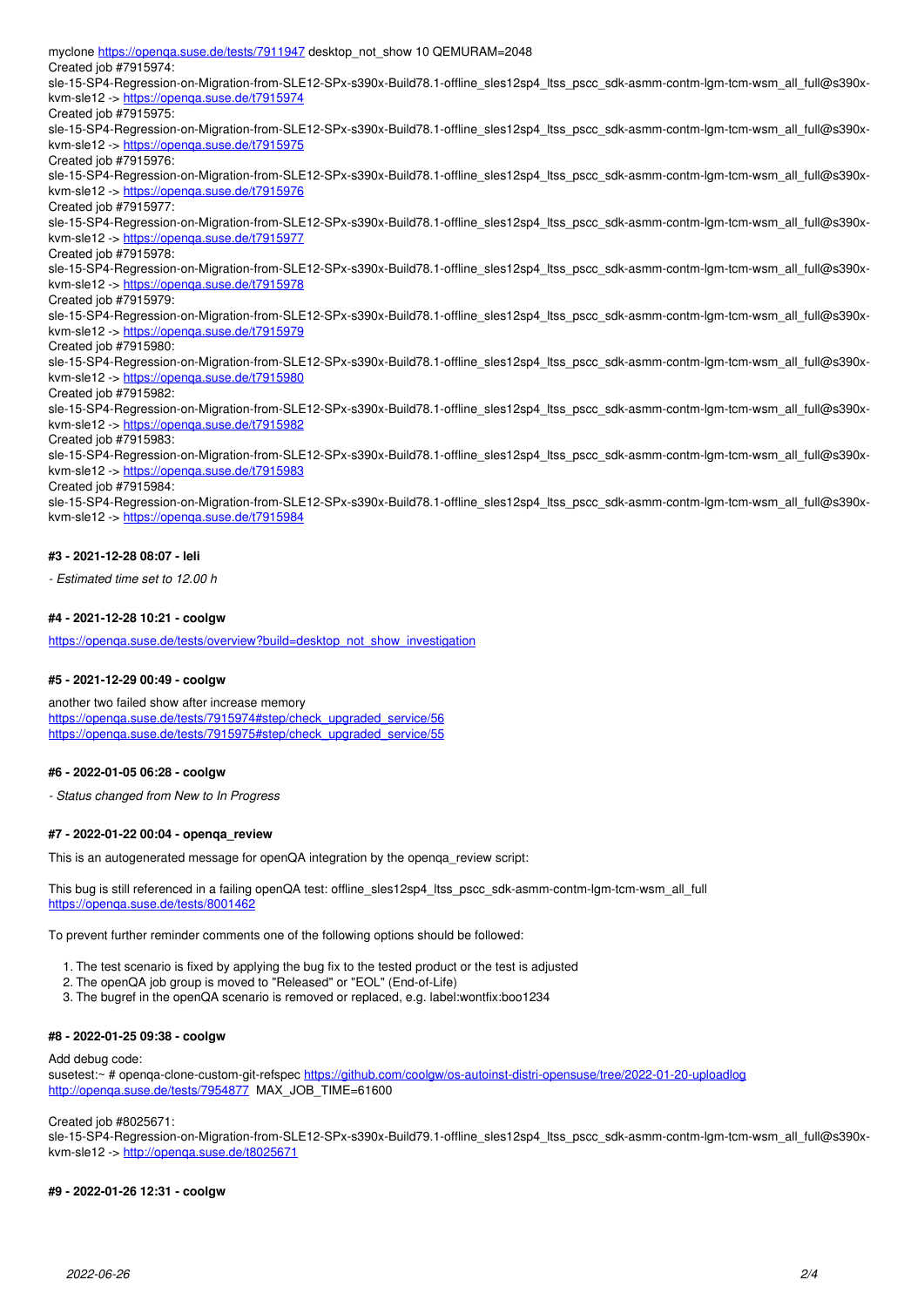for latest build we encounter log in issue, try enlarge memory

susetest:~ # /usr/share/openqa/script/clone\_job.pl --from<http://openqa.suse.de> --host http://openqa.suse.de 8033433 \_GROUP=0 --skip-download QEMURAM=2048

Created job #8034739: sle-15-SP4-Migration-from-SLE12-SPx-s390x-Build88.4-offline\_sles12sp4\_ltss\_media\_lp\_def\_full@s390x-kvm-sle15 -> <http://openqa.suse.de/t8034739>

susetest:~ # /usr/share/openqa/script/clone\_job.pl --from http://openga.suse.de --host http://openga.suse.de 8033433 GROUP=0 --skip-download QEMURAM=2048

Created job #8034740: sle-15-SP4-Migration-from-SLE12-SPx-s390x-Build88.4-offline\_sles12sp4\_ltss\_media\_lp\_def\_full@s390x-kvm-sle15 -> <http://openqa.suse.de/t8034740>

susetest:~ #

#### **#10 - 2022-01-27 00:05 - coolgw**

susetest:~ # /usr/share/openga/script/clone\_job.pl --from http://openga.suse.de --host http://openga.suse.de 8033433 GROUP=0 --skip-download QEMURAM=2048 MAX\_JOB\_TIME=61600

Created job #8037651: sle-15-SP4-Migration-from-SLE12-SPx-s390x-Build88.4-offline\_sles12sp4\_ltss\_media\_lp\_def\_full@s390x-kvm-sle15 -> <http://openqa.suse.de/t8037651>

susetest:~ # /usr/share/openqa/script/clone\_job.pl --from<http://openqa.suse.de> --host http://openqa.suse.de 8033433 \_GROUP=0 --skip-download QEMURAM=2048 MAX\_JOB\_TIME=61600

Created job #8037652: sle-15-SP4-Migration-from-SLE12-SPx-s390x-Build88.4-offline\_sles12sp4\_ltss\_media\_lp\_def\_full@s390x-kvm-sle15 -> <http://openqa.suse.de/t8037652>

## **#11 - 2022-02-18 00:01 - openqa\_review**

This is an autogenerated message for openQA integration by the openqa\_review script:

This bug is still referenced in a failing openQA test: online\_sles15sp2\_ltss\_pscc\_basesys-srv-desk-dev-contm-lgm-tsm-wsm\_all\_full\_x11 <https://openqa.suse.de/tests/8177800>

To prevent further reminder comments one of the following options should be followed:

- 1. The test scenario is fixed by applying the bug fix to the tested product or the test is adjusted
- 2. The openQA job group is moved to "Released" or "EOL" (End-of-Life)
- 3. The bugref in the openQA scenario is removed or replaced, e.g. label:wontfix:boo1234

## **#12 - 2022-03-25 01:57 - coolgw**

Try use enlarge VNC\_STALL\_THRESHOLD to avoid vnc reconnect due to timeout

/usr/share/openqa/script/clone\_job.pl --from <http://openqa.suse.de>--host http://openqa.suse.de 8386942 --skip-download \

VNC\_STALL\_THRESHOLD=16 Created job #8388528: sle-15-SP4-Migration-from-SLE12-SPx-s390x-Build116.4-offline\_sles12sp3\_ltss\_pscc\_asmm-lgm\_all\_full@s390x-kvm-sle15 -> <http://openqa.suse.de/t8388528>

### **#13 - 2022-03-25 01:59 - coolgw**

/usr/share/openqa/script/clone\_job.pl --from <http://openqa.suse.de>--host <http://openqa.suse.de>8386942 --skip-download \

VNC\_STALL\_THRESHOLD=16 Created job #8388533: sle-15-SP4-Migration-from-SLE12-SPx-s390x-Build116.4-offline\_sles12sp3\_ltss\_pscc\_asmm-lgm\_all\_full@s390x-kvm-sle15 -> <http://openqa.suse.de/t8388533>

#### **#14 - 2022-04-08 02:50 - openqa\_review**

This is an autogenerated message for openQA integration by the openqa\_review script:

This bug is still referenced in a failing openQA test: offline\_sles12sp4\_ltss\_media\_sdk-asmm-contm-lgm-tcm-wsm-pcm\_all\_full\_console [https://openqa.suse.de/tests/8459077#step/kdump\\_and\\_crash/1](https://openqa.suse.de/tests/8459077#step/kdump_and_crash/1)

To prevent further reminder comments one of the following options should be followed:

1. The test scenario is fixed by applying the bug fix to the tested product or the test is adjusted

- 2. The openQA job group is moved to "Released" or "EOL" (End-of-Life)
- 3. The bugref in the openQA scenario is removed or replaced, e.g. label:wontfix:boo1234

Expect the next reminder at the earliest in 28 days if nothing changes in this ticket.

#### **#15 - 2022-05-10 00:56 - openqa\_review**